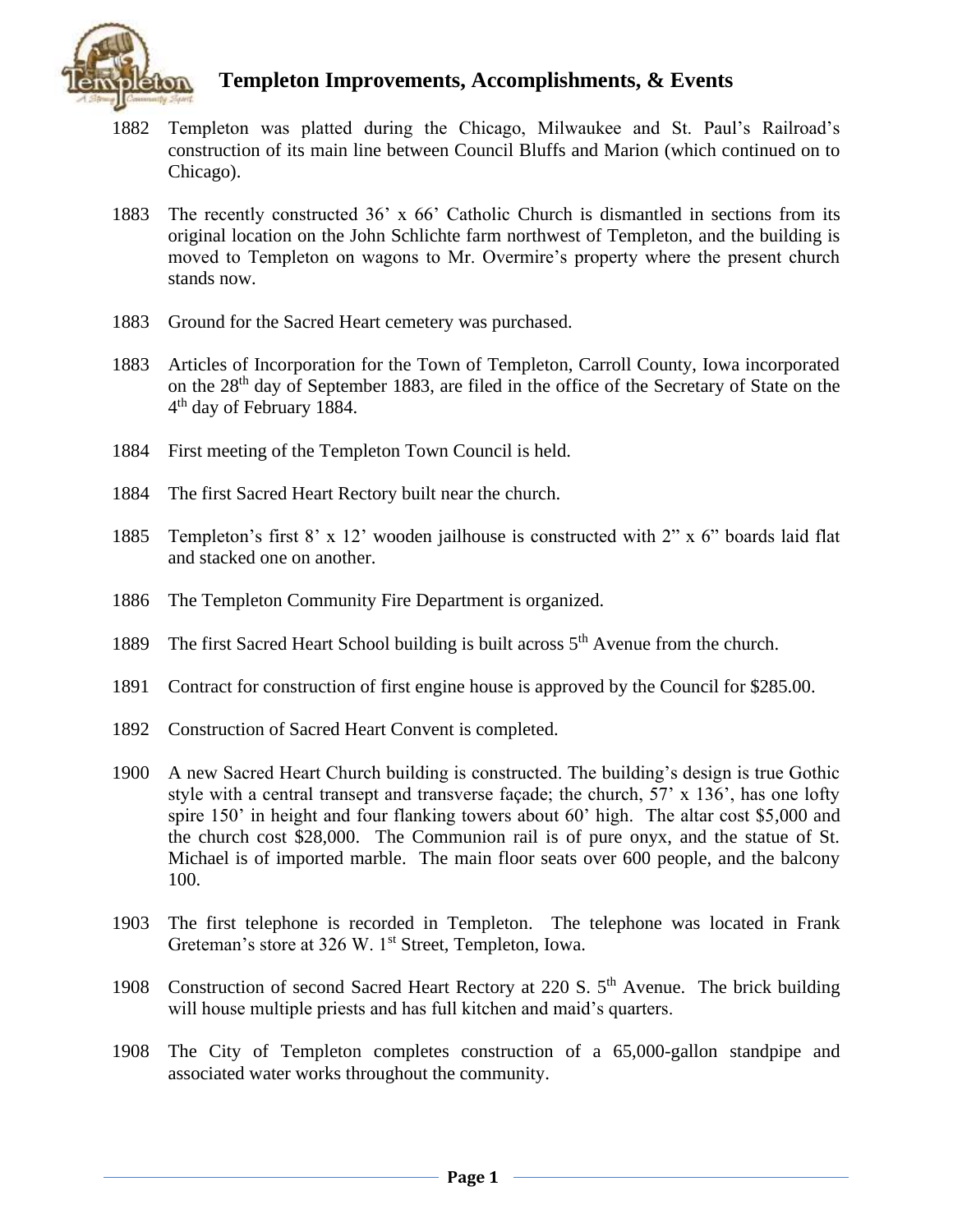

- 1908 Construction is completed on a brick engine and pump house near the new standpipe.
- 1916 Electricity is brought to Templeton by Iowa Light, Heat, and Power Company.
- 1916 An addition is completed to the Sacred Heart School. The first Catholic High School in Carroll County is started as a 2-year program, which is expanded to a 4-year program several years later.
- 1919 Sacred Heart Knights of Columbus Council #1972 is organized with 55 charter members.
- 1920 Catholic Daughters of Americas Court #454 is organized.
- 1921 Templeton's first girls' basketball team is organized.
- 1922 Sacred Heart Church is re-frescoed.
- 1924 The City Council approved building a new 22' x 28' x 18' high two-story municipal building that will include town hall and a fire station building. The building will also include a new jail large enough to house two prisoners. The Council approved Resolution of Necessity be drawn up in which the building which had been used as a town hall be condemned, the location being a desirable site at which to erect the new town hall as soon as possible.
- 1924 Templeton's original jailhouse 8' x 12' sold to Frank Kathman for \$10.00.
- 1924 1.8 acres of additional ground was purchased to the east for the cemetery.
- 1927 A new school is built for the Templeton Independent (Public) School District, replacing the original 1883 one-room building.
- 1928 Streets in Templeton were graveled.
- 1929 The Sacred Heart School newspaper is formed and named "The Wheel" after a contest is held for naming rights.
- 1931 Main Street in Templeton is paved with concrete, along with Highway 236 leading south out of town. The pavements will connect to the relocated and newly paved Highways 71 and 46 (now 141).
- 1935 The School newspaper "The Wheel" is discontinued and later replaced with a new version called the "S.H.H.S. Bulletin".
- 1940 Iowa Public Service Company of Sioux City is granted authority to construct, reconstruct, own, maintain, and operate an electric power plant and distribution system. IPS is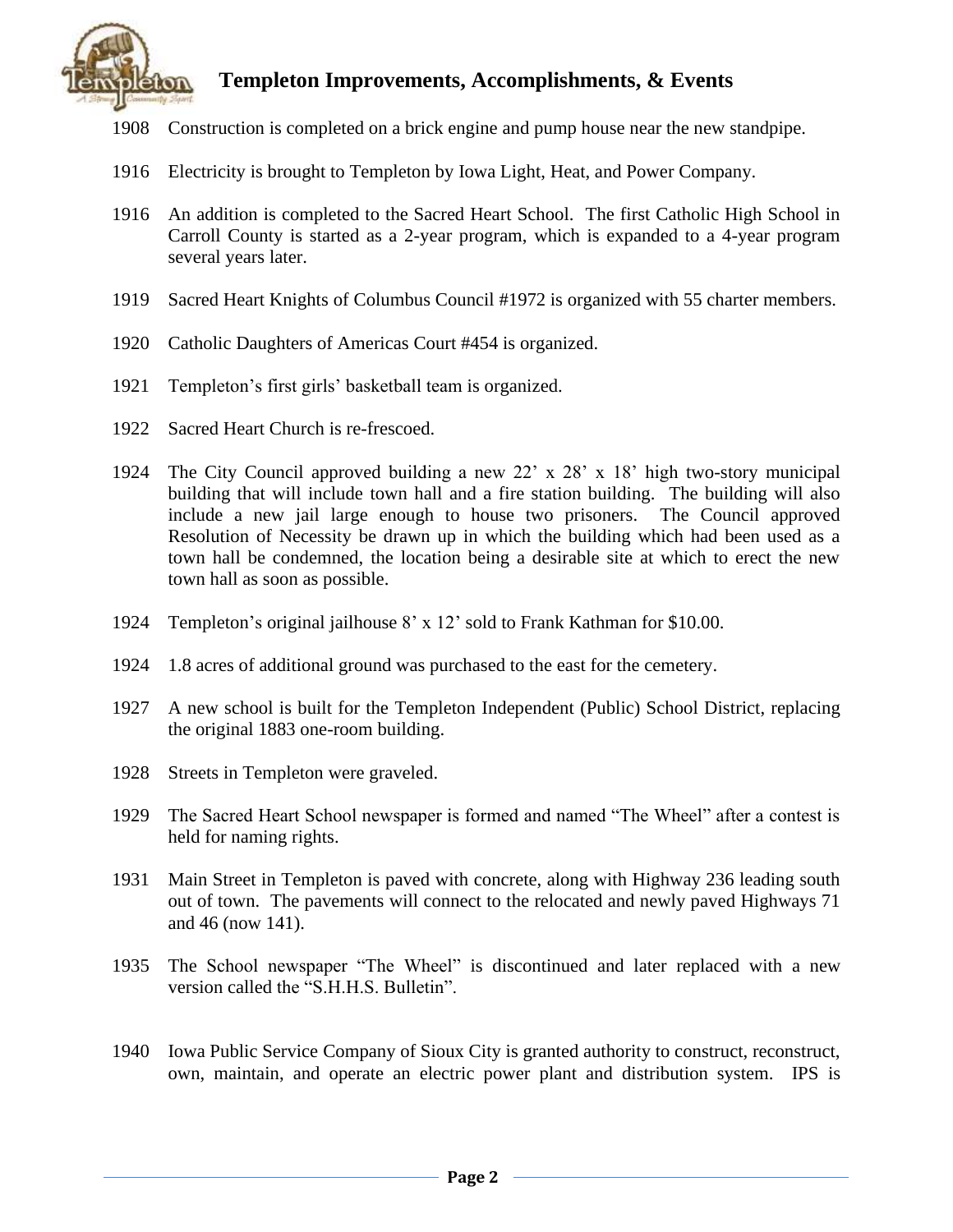

authorized to furnish electrical energy to the town and granted the right to construct a high voltage electric transmission line.

- 1948-1949 Sacred Heart Church is completely remodeled and reroofed. All the old plaster was removed, and new steel lath and new plastering was put on. A new tile floor was laid in the nave, new oak flooring was installed in the sanctuary, new wiring and lighting were installed and new oil burning furnaces were installed. The basement was completely excavated by parishioners and a complete kitchen, dining room and recreation hall was built in the basement space.
- 1948 A new baseball field is constructed south of the church.
- 1949 The Sacred Heart Ladies Confraternity and Guild is organized to raise funds for equipment for the new parish hall. Following the initial effort, the group continues to coordinate future fundraising activities for the parish.
- 1950 1960's Curb and gutter is installed on streets throughout the community.
- 1955 Construction of a new two-story brick Sacred Heart Convent is completed. The building includes living quarters for up to 14 sisters of the order of St. Francis of the Holy Family, who provide staffing for Sacred Heart School.
- 1957 The Sodality of Sacred Heart purchased a new Nativity Crib Set for the church, which was made by local contractor Lawrence Ocken.
- 1959 The last graduating Sacred Heart High School class occurred in May 1959 with fourteen graduates. The largest class in the history of the school was twenty in 1956. In the fall of 1959, Sacred Heart High School became part of the Kuemper Corporation in Carroll with many other parishes throughout Carroll County.
- 1960 The City of Templeton constructs a 32' x 48' cement block building to house the maintenance and public works department.
- 1960 Improvements are made to the Ball Park.
- 1963 Construction begins on new Sacred Heart elementary school, which is completed and dedicated in 1964. The building contains 6 classrooms, a library, offices, a cafeteria, and gymnasium.
- 1964 The City of Templeton adopts Daylight Saving Time starting at midnight on the  $26<sup>th</sup>$  of April and ending at midnight the  $4<sup>th</sup>$  day of October.
- 1964 The original 1889 Sacred Heart School building is demolished, and a parking lot is built on the property.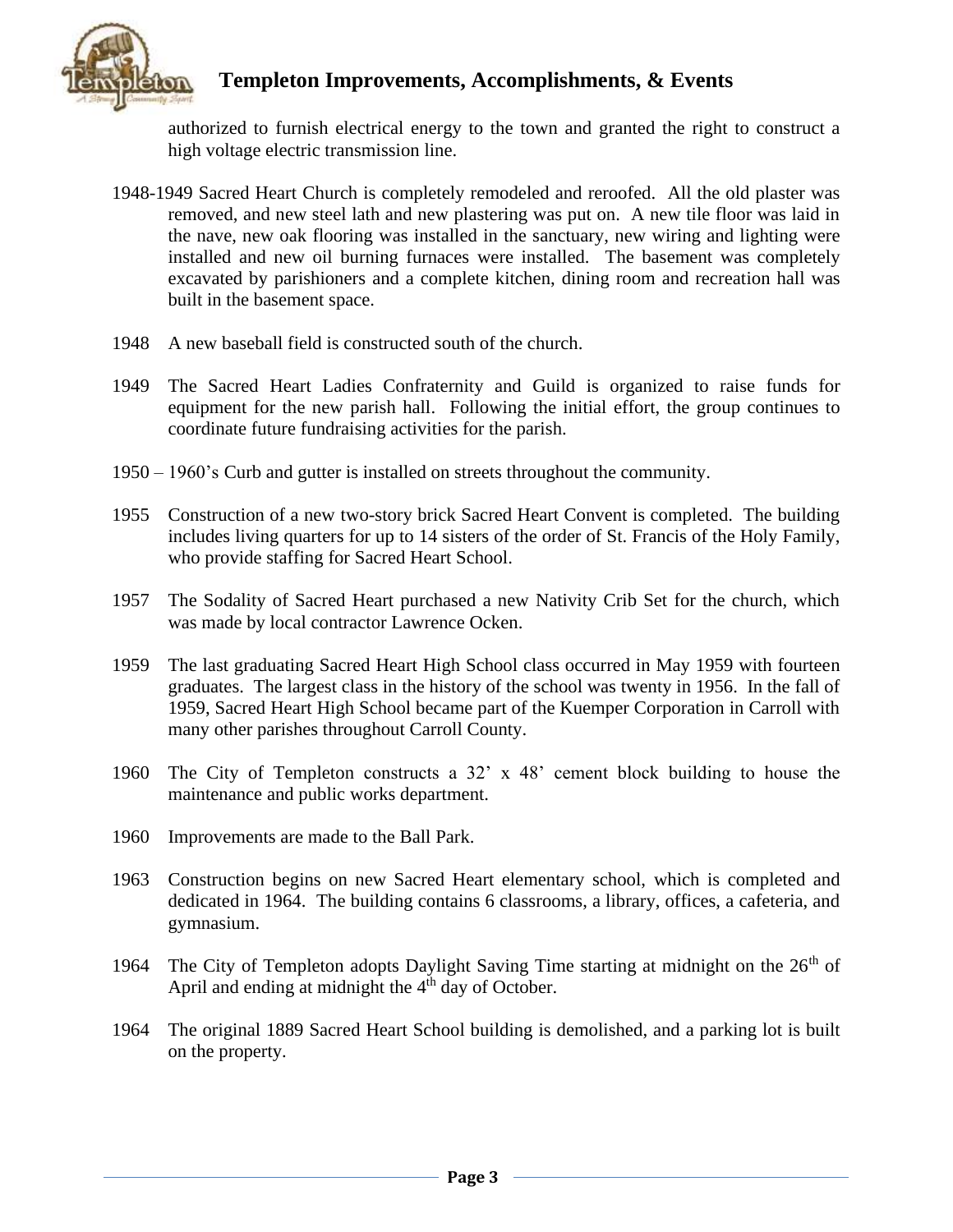

- 1965 Templeton Telephone Company is granted telephone franchise for the purpose of constructing, maintaining, and operating a general telephone and telegraph system.
- 1966 At 6:00 a.m. on June 6, 1966, the Union Pacific "City of Los Angeles" passenger train derails two miles west of Templeton.
- 1969 Sacred Heart School of Templeton and St. Augustine of Halbur merged the two grade schools. Grades one through four will attend classes at Halbur center and grades five through eight will attend the Templeton center.
- 1972 Two (2) sanitary sewer lagoons constructed one mile south of Templeton on land purchased from Vincent Langel. The project included construction of a complete sewer system, service lines, and the sewage treatment lagoons. The system was designed to accommodate 48,000 gallons per day.
- 1973 The last kindergarten class graduates from the Templeton Public School. The school district is merged into the Carroll Community School District after a lengthy court battle, and the public school in Templeton is closed.
- 1973 The Templeton Community Betterment Club purchased from the Carroll Community School District the old public-school grounds (the East  $\frac{1}{2}$  of Block 11). The purchase included the school building and the playground equipment. The building was dismantled and sold off for salvage in 1974, and the area was converted into a city park.
- 1974 Holy Angels of Roselle merged with Templeton and Halbur to form H-T-R schools.
- 1974 The original steeple on Sacred Heart Church is removed after engineers determine it is not cost feasible to repair or replace it. A new, shorter tower is built to house the church bell.
- 1975 A new 24' x 48' cement block shelter house, 24' x 30 basketball court, and a 110' x 50' tennis court are constructed at the City Park.
- 1977 The Sacred Heart Church sanctuary, sacristies, aisles, and front entrances were carpeted.
- 1979 Construction of a new 50' x 60' steel Fire Station is completed, along with the purchase of a new 1979 fire truck.
- 1980 The City Park Shelter House was enclosed, and a slab of cement was put between the shelter house and the tennis court. Three streetlights were put up to light the park area, and a streetlight was installed in the alley across the street on the south side of the park for security purposes.
- 1981 New street signs, poles, and brackets are purchased for installation throughout the community.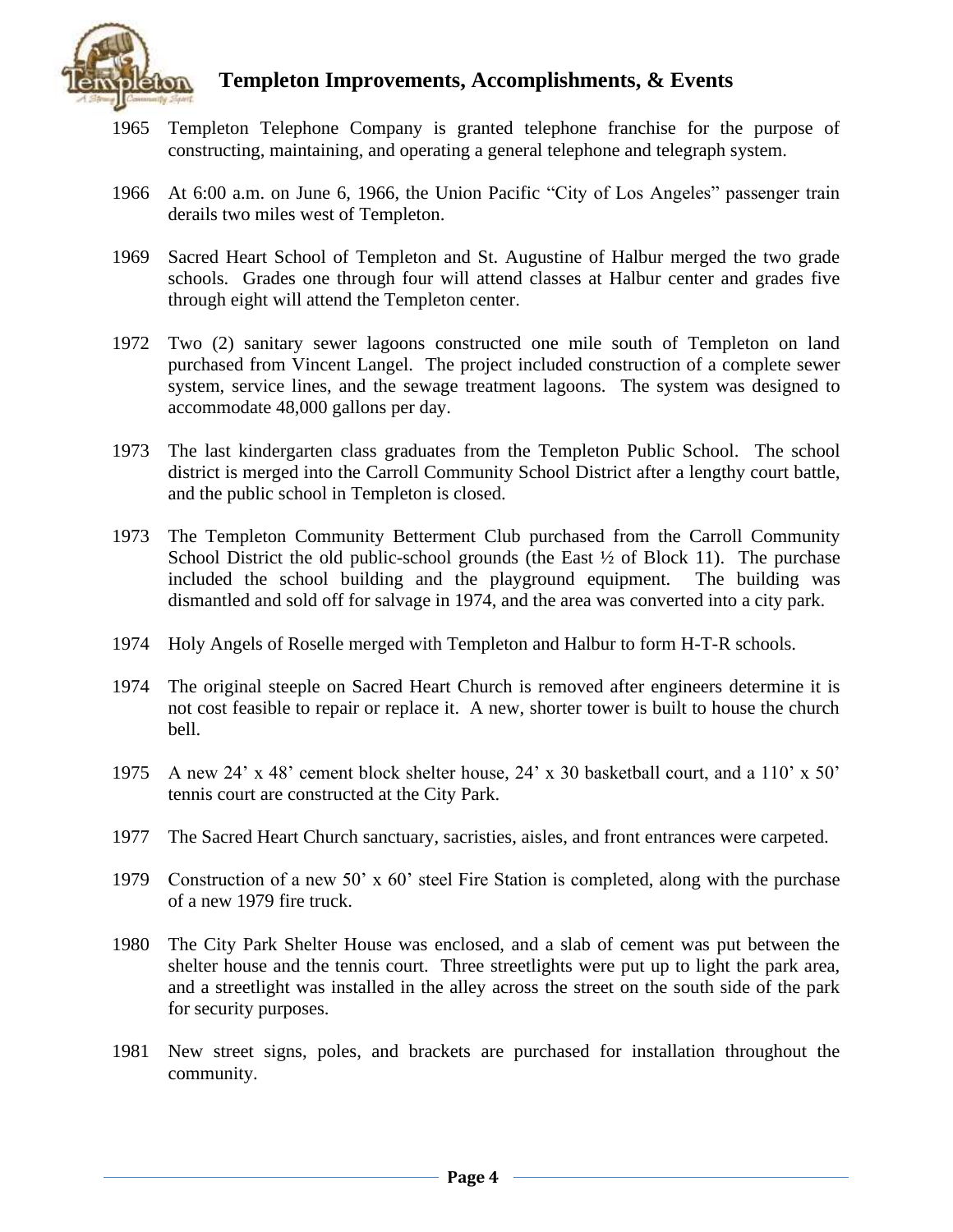

- 1982 A large three-day celebration is held for Templeton's Centennial on July 16-18<sup>th</sup>. To commemorate the occasion the City commissions Martins Flag Company in Fort Dodge to produce a City Flag.
- 1982 Iowa Public Service Company assigns address numbers to all residences and businesses in town.
- 1983 The Templeton Centennial Trust is created to distribute profits from the Centennial Celebration. The trust is established for a 25-year period to benefit charitable causes, community projects, and scholarships in the community.
- 1983 A time capsule is built in commemoration of the Templeton Centennial on the west side of the tennis court in the park that reads "Templeton Centennial Memory Capsule 1882 – 1982 to be opened 2082 A.D."
- 1984 Tom Walsh initiated the First Responders medical service program in Carroll County. Tom taught the first class to ten individuals from the Templeton community. In March of 1985 under the Carroll County Ambulance Service supervision, the First Responder program was officially implemented in Templeton.
- 1985 H-T-R School renamed to Holy Trinity School.
- 1985 A new concrete block concession stand/restroom building are constructed at the ballpark complex.
- 1985 A new model BB-6200 scoreboard system is purchased and installed in the school gym.
- 1986 A new 100,000-gallon "Hydrocone" single pedestal water supply tank is constructed to replace the city's original standpipe.
- 1987 Templeton Telephone Company installs the first cable television system in Templeton.
- 1987 Father Merlin Schrad receives Iowa's 16" Softball Association's Hall of Fame's Past President's Award.
- 1989 Mox Irlmeier receives Iowa's 16" Softball Association's Hall of Fame's Special Appreciation Award.
- 1989 Norbert "Toby" Bruggeman receives Iowa's 16" Softball Association's Hall of Fame's Special Appreciation Award.
- 1990 Templeton Community Fire Department replaced the traditional fire phones with the County-wide E-911 paging system.
- 1990 Curbside recycling containers are provided to all residents in Carroll County.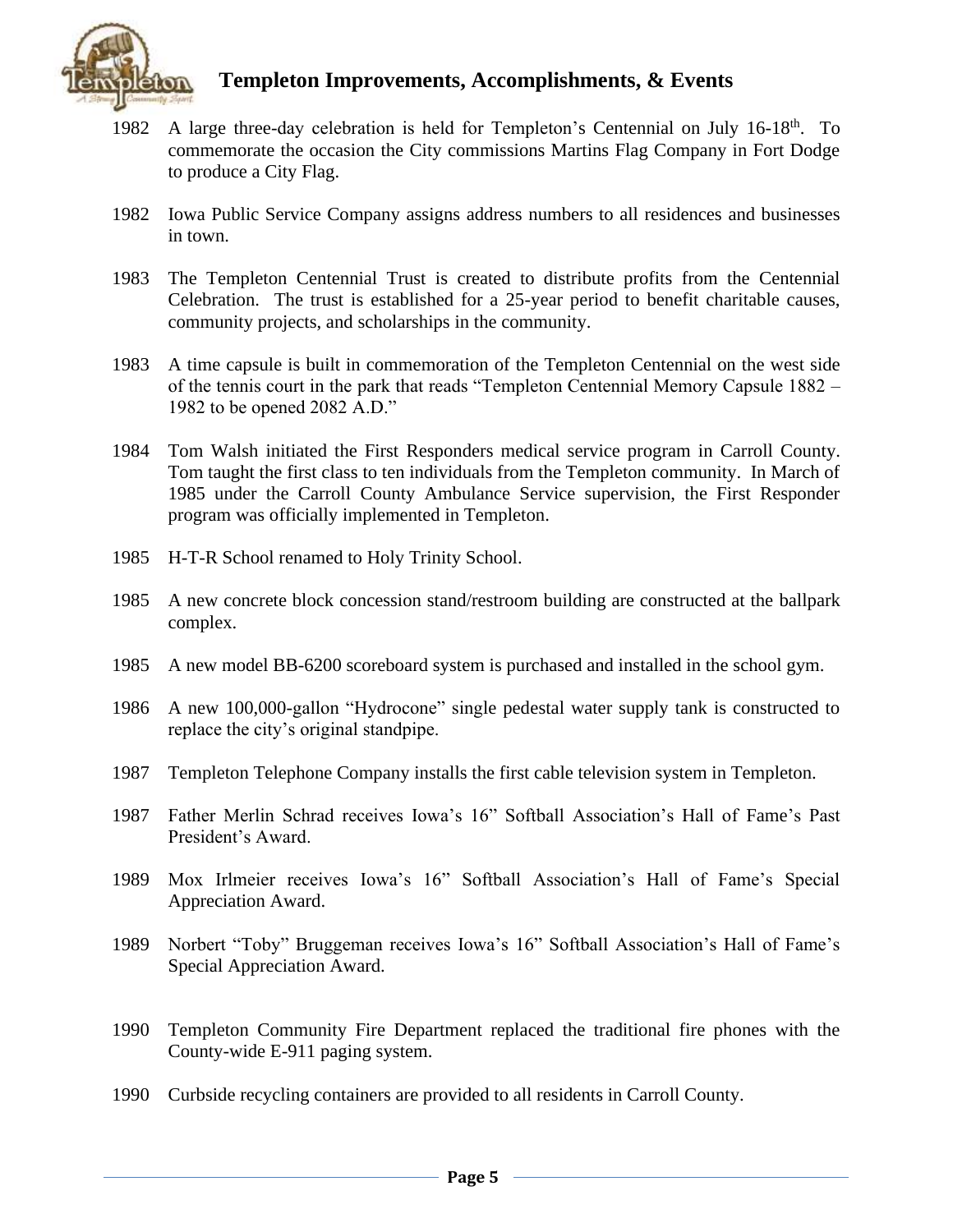

- 1991 Tom Horbach receives Iowa's 16" Softball Association's Hall of Fame's Special Appreciation Award.
- 1991 The Templeton Summer Recreation program is created for children between ages 4 through 15 years old.
- 1991 Telephone Telephone Company begins installation of their first fiber optic communication lines.
- 1991 New Christmas decorations were purchased for Main Street and by Sacred Heart Church at a cost of \$3,200.
- 1992 A natural gas pipeline to Templeton and distribution system in the community are constructed and begin operation by Manning Municipal Gas.
- 1992 The Templeton Area Development Corporation (TADC) is formed by local residents to further business growth in Templeton.
- 1993 Stained glass windows in the Sacred Heart Church are repaired by Hauser Studio of Winona, Minnesota. Insulating panels are also installed on the exterior.
- 1993 The "Flood of 1993" causes the Highway 71 bridge over Brushy Creek east of Templeton to wash out. Traffic is detoured for almost two years until the bridge is rebuilt.
- 1994 The TADC purchases 4.16 acres for a commercial/industrial development on the east side of town. Dirt work is completed by Carroll County and complete utilities are installed to the site including water, sewer, natural gas, electricity, and telecommunications.
- 1994 A handicap ramp is added to Sacred Heart Church by Dave Schoeppner Construction and Glen Irlbeck Welding.
- 1994 Former State Highway 236/County Highway N18 are renamed "Rye Avenue" running from the north to the south limits of the city of Templeton.
- 1995 New playground equipment is purchased for the City Park from Miracle Recreation Equipment, Marshalltown, Iowa.
- 1995 Templeton signs are erected on the east and west entrances into the community and feature a silhouette of the city from the south and a whiskey jug.
- 1995 An updated E-911 system is implemented in Templeton.
- 1995 A new water main is installed on  $3<sup>rd</sup>$  Avenue from  $4<sup>th</sup>$  Street to  $5<sup>th</sup>$  Street to reach several new homes constructed in the area.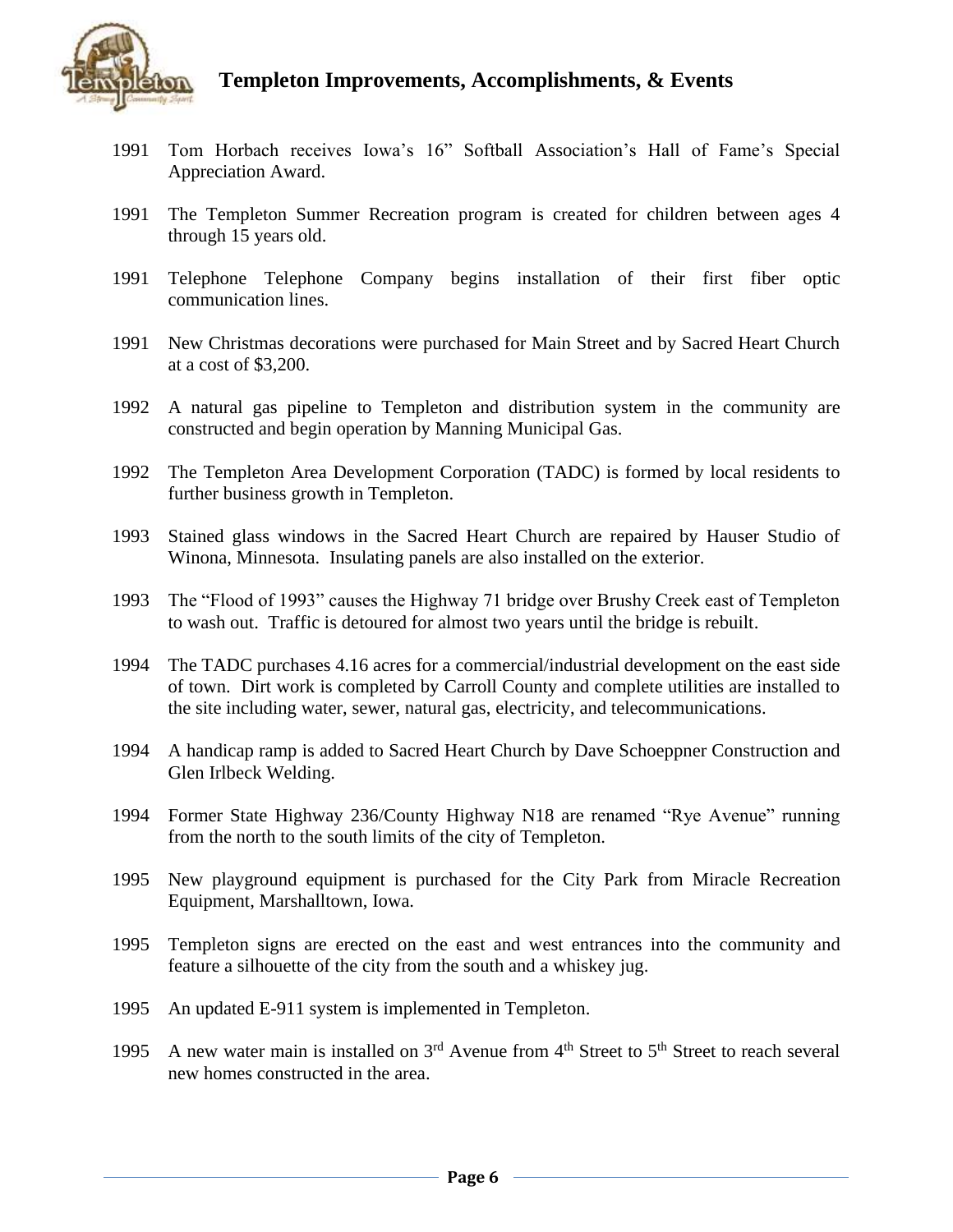

- 1996-1997 The City of Templeton purchased and annexed 8.67 acres of land on the west side of town for a new housing development. The area is completely developed with full utilities and paved streets and is named "West Ridge Addition" with eighteen (18) residential lots 100' x 142' in size. The City also enters into an agreement with the Sacred Heart Parish to acquire property south of the ballpark to extend Fourth Street west to the new subdivision. In exchange for the property, the City assumes maintenance of the road leading to the Cemetery.
- 1996 Sacred Heart Church is tuck pointed by Mid Continental Restoration.
- 1996 Father Merlin Schrad receives Iowa's 16" Softball Association's Hall of Fame's Manager's Award.
- 1997 Sacred Heart Parish is "clustered" with neighboring St. Augustine in Halbur and Holy Angels in Roselle. The rectory is closed, and Father Gary Snyder moved to St. Augustine Rectory in Halbur.
- 1998 The City of Templeton purchases the building at 108 S. Main Street which is the original Templeton Savings Bank building and recently housed offices and a private apartment. The City relocates City offices to the building from space it previously rented further north on Main Street.
- 1998 Templeton Area Development Corporation purchased 13.5 acres of land adjacent to the Industrial Park on Rye Avenue from Vern Behrens and Keith and Dave Sporrer for an expansion to the area to be known as the TADC 2<sup>nd</sup> Addition.
- 1998 White crosses with a picture, war era served, and name of deceased veterans buried at the Sacred Heart Cemetery are built, and the crosses are displayed at the foot of the knoll at the Sacred Heart Cemetery near the crucifixion statue over the Memorial Day holiday weekend.
- 1998 Funding from the MidAmerican Energy "Trees Please" program allow Blue Spruce, Norway Maple, Schweidler Maple, and Poplar trees to be planted around the community at locations including West Ridge Addition, City Park, and Water Tower Park.
- 1998 Eugene Heithoff receives Iowa's 16" Softball Association's Hall of Fame's Super Fan's Award.
- 1998-1999 The Ball Park undergoes a major improvement project including the following:
	- 1,500' of drainage tile was buried below the playing surface of ball diamond.
	- New poles installed; dimensions of diamond increased.
	- New cross arms and light fixtures installed on outfield poles.
	- New underground wiring installed in outfield.
	- 700' of 6' chain link fence was installed and new foul poles.
	- Safety railings installed on the bleachers.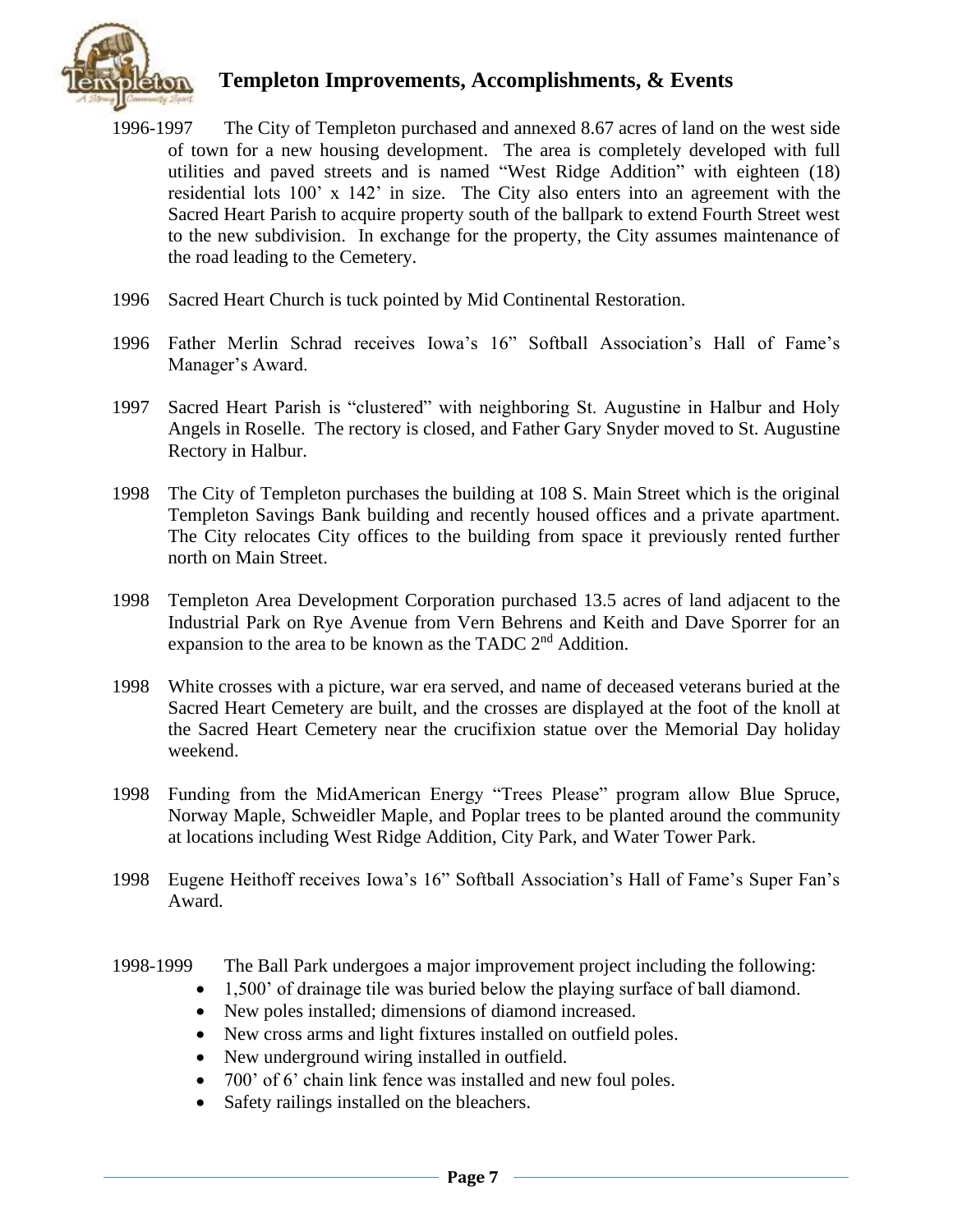

- New announcer's table installed in bleachers.
- New scoreboard.
- New sink, water heater, & refrigerator in concession stand.
- New sound system installed including speakers, amplifier, microphone, wiring, tape deck & radio.
- Concrete and bleachers.
- Concrete walkway behind backstop connecting home and visitor's side.
- New gate. New distance signs. Paint.
- Reshingled concession stand roof.
- Outside drinking fountain.
- Four concrete picnic tables and new umpire's uniform.
- Construction of open canopy shelter house
- 1999 An automatic mutual aid agreement is executed between Templeton and Manning fire departments for structural fires and emergencies.
- 1999 Repairs are made to the original entrance arch and sign on the south end of the Sacred Heart Cemetery. New benches are also installed in the area.
- 1999 City Hall at 108 S. Main Street is completed remodeled. The former offices and apartment walls are removed. A new roof is installed on the building by Triple C Roofing of Woodbine in 2001.
- 1999 West Central Cooperative experiences a major anhydrous ammonia leak that caused the evacuation of residents in a four-block area around the facility at the north end of Main Street.
- 2000 Templeton's first website is launched [www.templetoniowa.com.](http://www.templetoniowa.com/)
- 2000 The City purchased approximately five (5) acres of undeveloped land north of the West Ridge Subdivision to develop in the future for additional residential lots. The area will be called "North Ridge Addition".
- 2000 Templeton's original 8' x 12' jailhouse built in 1885 is donated back to the City of Templeton from the Wayne "Bud" Kathmann estate.
- 2000 City of Templeton completes street expansion to pave East  $3<sup>rd</sup>$  Street and approximately 300' of Industrial Road.
- 2000 A new concrete "Templeton" sign and landscaping installed in the triangle on the east side of town which features a silhouette of the city's skyline and a jug. A permanent flagpole, lighting, and additional landscaping are installed in 2002.
- 2000 1,500 feet of asphalt road laid by Rohlin Construction on the north two sections of the Sacred Heart Cemetery. Blacktop Construction Company double-seal coated road leading to the cemetery.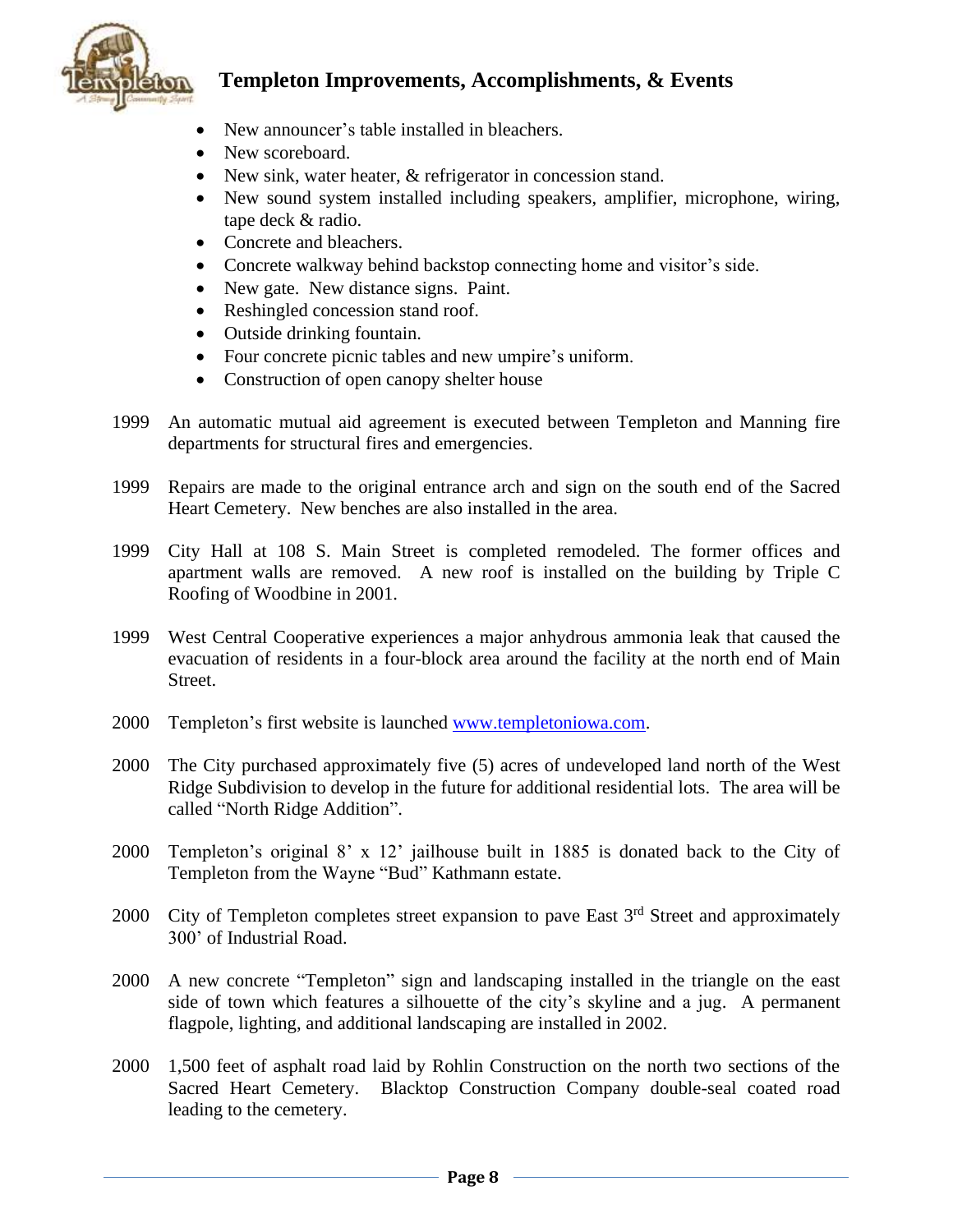

- 2001 The Carroll County Ambulance service begins housing an ambulance in Templeton under an agreement with the Templeton Fire Department and First Responders to house, maintain, and operate the unit as Carroll County "Medic 4." There were previously 6 other units serving the County from four other locations.
- 2001 Templeton Telephone Company begins offering high speed internet access.
- 2002 A Local Option Sales Tax passes in a special ballot election. To comply with state law, the City Council determines that 20% of the revenue generated will be used for property tax relief and 80% for any other lawful use of the city.
- 2002 48 Blue Spruce and Norway Spruce evergreens are planted on both sides of the road to the Sacred Heart Cemetery. The Alphonse (Allie) & Elaine Prebeck family donated the evergreens.
- 2002 The lobby at the Post Office is remodeled and includes replacement of the old glass front Post Office boxes with metal solid door fronts. The P.O. Box area will be open longer hours to accommodate working people unable to get mail during normal lobby hours.
- 2002 Improvements are made to the storm sewer system including a catch basin and retaining wall along 5<sup>th</sup> Street between Main Street and 3<sup>rd</sup> Avenue.
- 2002 A 6' x 24' addition is completed on the south side of the shelter house. The addition allowed for the expansion of the kitchen, along with bathroom accessibility from inside the shelter house.
- 2003 The first "Putt'n Around Town" mini golf fundraising event is held to raise funds to restore the City's original jail building and relocate it to Water Tower Park to house a mini-museum. The event is also held in 2004, 2005, and 2006.
- 2003 Doyle Engelen receives Iowa's 16" Softball Association's Hall of Fame's Promoter's Award.
- 2003 As a result of declining enrollment throughout the Carroll County parochial schools, Holy Trinity School in Templeton and Halbur is closed at the end of the 2002-2003 school years and merged with Kuemper Catholic School system in Carroll. Schools are also closed in Breda, Mt. Carmel, and Vail.
- 2003 The first haunted house is held in the former Sacred Heart Rectory as a fundraising event for the church. The event would be held for two additional years and would raise significant funds over a three-year period.
- 2004 Renovations begin on Templeton's first jailhouse, which was once known as "St. Peter's Castle". The building will be relocated to the corner of  $2<sup>nd</sup>$  Street and  $3<sup>rd</sup>$  Avenue, and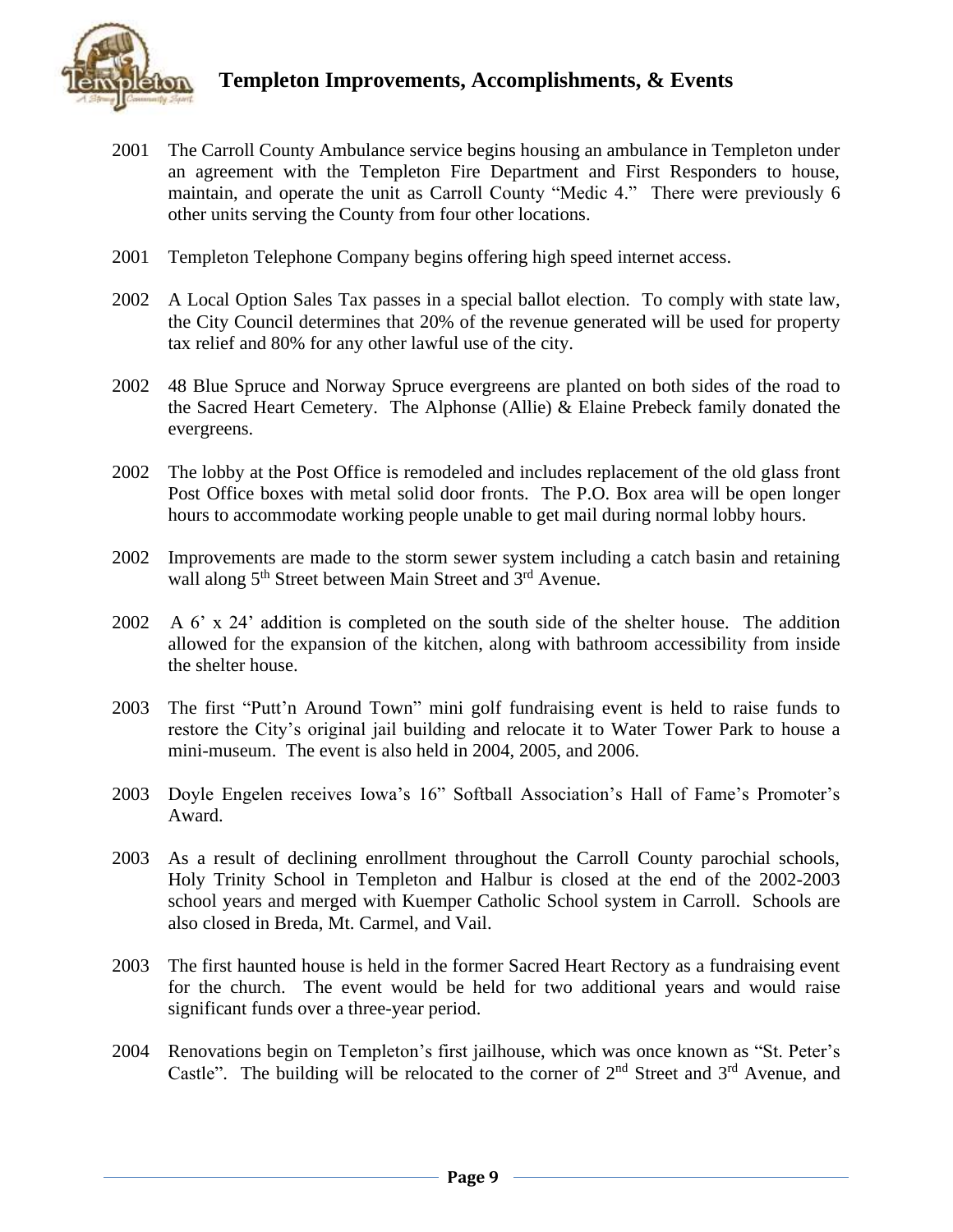

rehabilitation work includes new wood shingles and cedar siding, a new door, a fresh coat of paint to the exterior, and a wood floor.

- 2004 Two rows of evergreens donated by the Bernard and Luella Klein Family are planted on the northwest side of the Sacred Heart Cemetery.
- 2004 Sacred Heart Parish has an auction of Holy Trinity School contents and church surplus items.
- 2004 A hot air balloon owned by Bret Wiltse is launched from the Sacred Heart Cemetery on November 8, 2004. The flight carried three people over Templeton and Roselle before landing near Carroll.
- 2005 A US Army National Guard UH-60 Black Hawk helicopter landed in Templeton on July 3<sup>rd</sup> between fast-pitch softball double-header games featuring Legends Des Moines Bombers versus Stanbrough Realty Sprayers. The attraction was part of the Fourth of July celebration held over two days.
- 2005 Construction is completed on a 36' x 24' open canopy addition to the shelter house on the east side, paid for by donations from in memory of Leonard & Florentine Rupiper, Templeton Centennial Trust, Templeton Savings Bank, Putt'n Around Town, and the City of Templeton. Concrete picnic tables, a drinking fountain, and trash containers are purchased for the new area in memory of Walter & Lucille Galloway and Don & Alma Fuchs.
- 2005 The first bottles of the trademarked legal production of Templeton Rye Whiskey are produced by Templeton Rye Spirits, LLC. The business moves into a new distillery facility in the TADC Industrial Park.
- 2005 As a part of a planning effort for Templeton's Quasquicentennial Celebration in 2007, Articles of Incorporation are filed with the Iowa Secretary of State to be effective as of October 20, 2005 for the new Templeton Community Betterment Association.
- 2005 Several local residents win a radio contest with an essay describing why Templeton is the best "hick town" in the country. The grand prize was a free concert from country music singer Jason Aldean; who's top ten hit single "Hick Town" inspired the contest. On October 25, 2005 Jason Aldean and his band entertained a crowd of more than 3,000 people in Templeton. The immense popularity of the first concert leads to a larger follow-up concert in 2006 with an estimated 6,000+ in attendance at the Templeton Ball Field.
- 2005 Additional renovations to "St. Peter's Castle" jail are completed including electricity to the building, jail bunks, bar cells, locks for the bar cells (fabricated using the original jailhouse key), a brick chimney and landscaping. An engraved personalized brick walkway leading up the jail was laid reflective of present and past businesses and families in the Templeton community.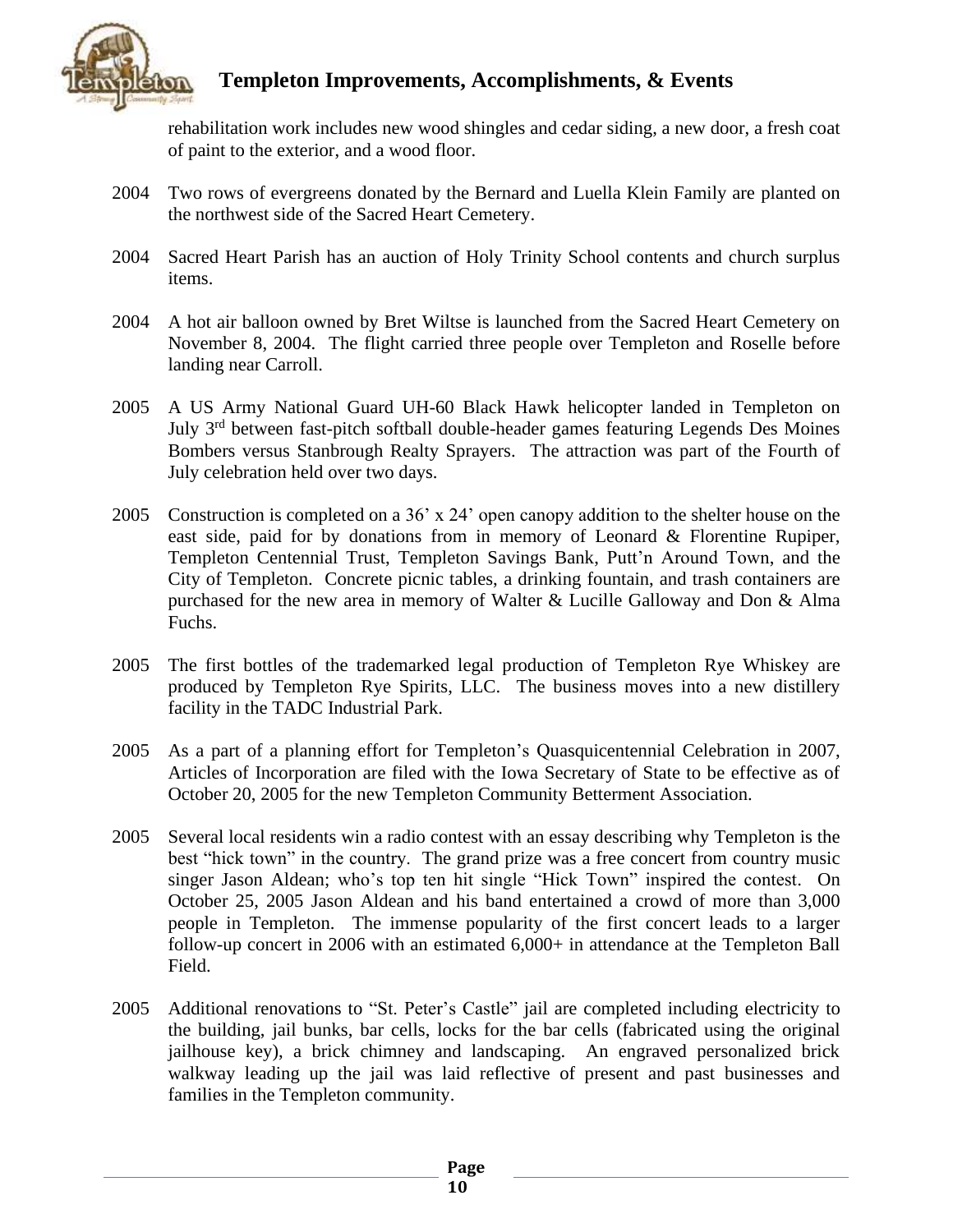

- 2005 Doyle Engelen receives Iowa's 16" Softball Association's Hall of Fame's Manager's Award.
- 2005 The storm drainage system along Railway Street between Main Street and 5<sup>th</sup> Avenue was reconstructed.
- 2006 A 30-foot aluminum flagpole with six-inch base was purchased for the Sacred Heart Cemetery.
- 2006 The former Sacred Heart Rectory at 220 S. 5<sup>th</sup> Avenue is dismantled and razed. Lumber and many interior furnishings were salvaged prior to removal, and the area was landscaped and seeded upon completion.
- 2006 Overhead plywood doors on the north side of the shelter house were replaced with sliding glass windows. Additional improvements to the park included new paint on the shelter house, playground equipment and light poles.
- 2006 The first edition of the city of Templeton's newsletter is sent to local residents.
- 2006 The City's 100,000-gallon Hydrocone single pedestal water tower was repainted dark brown & tan in preparation for the City's Quasquicentennial. New graphics were also designed and installed on the city's Public Works trucks and equipment.
- 2007 The Park Board purchased additional playground equipment including a Twin Rider, Spring Rider ATV Motorcycle, Lucky Lady Bug Spring Rider, 8' Galvanized Geodesic Climber. The equipment was funded with a generous donation from Joe & Diane Schwaller. The original "monkey bars" from the Sacred Heart School property were repaired, repainted, and installed at the park, and a new concrete bench was donated in memory of Ed & Marie Siepker.
- 2007 Templeton's Quasquicentennial celebration is held July  $6<sup>th</sup>$ ,  $7<sup>th</sup>$ , and  $8<sup>th</sup>$ . The three-day event is attended by thousands and is a great success.
- 2007 2 Blue Spruce evergreens were donated and planted at the Water Tower Park in memory of Sylvester Irlbeck and Dale Irlbeck.
- 2007 Phil Vassar performed outdoor music concert at the Templeton Ball Field complex.
- 2007 The Templeton Historical Society purchased eight (8) 30" x 80" navy blue banners for Main Street from Display Sales, including two "Welcome" banners (one on each end of Main Street) and six "Templeton Est. 1882" in between.
- 2008 The first major renovation to the Sacred Heart Church in 60 years includes a new entrance and main floor restroom. The project is funded through a donation by the Bert Greteman Estate.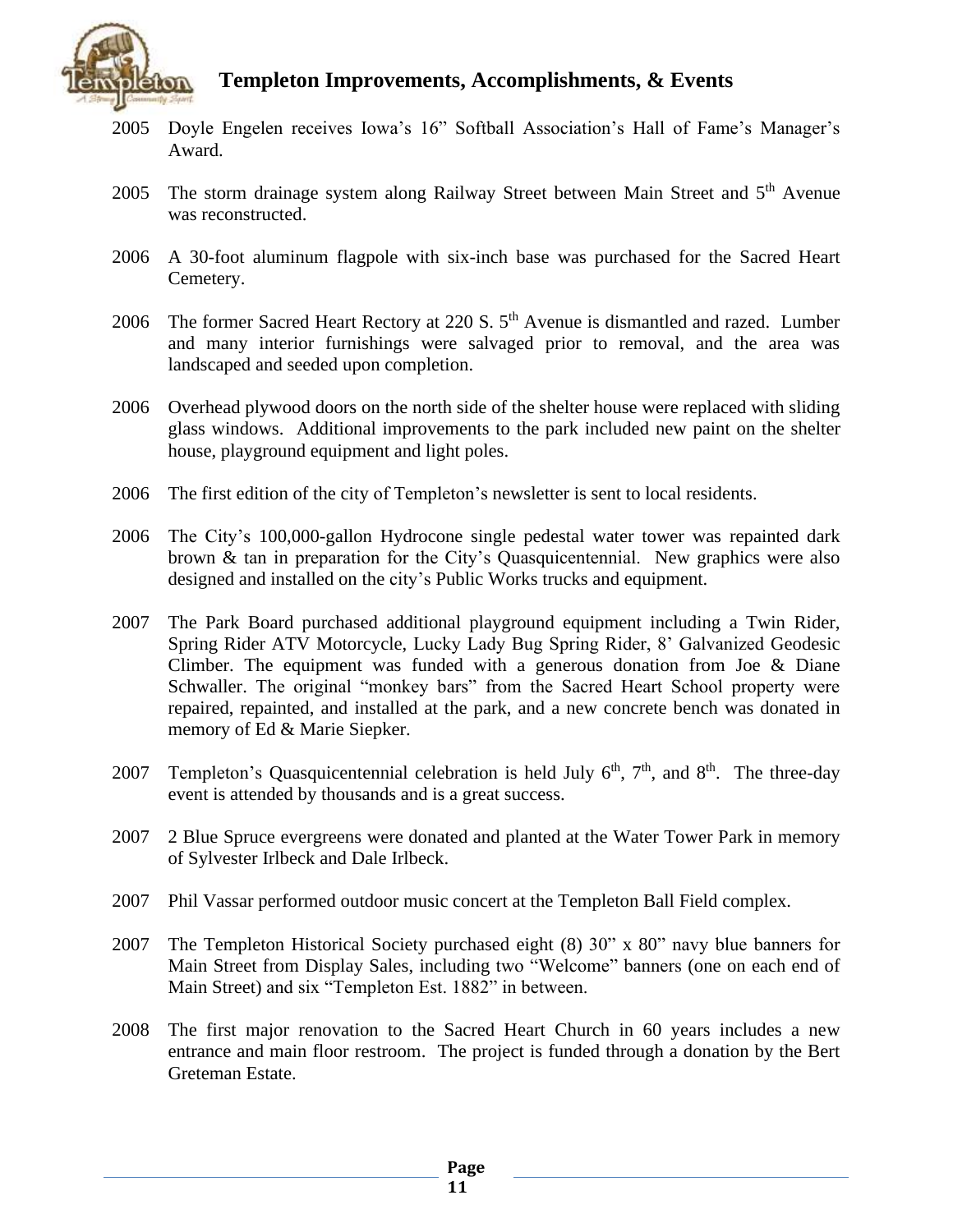

- 2008 The inaugural "Rock & Rye" music festival featuring The Nadas is held at the Templeton Rye Distillery.
- 2008 The City purchased & installed new Sentry Siren model 10V outdoor emergency weather warning siren at the Templeton Community Fire Department. The original 1930's era siren failed during a storm in June and necessitated the new equipment.
- 2008 The Templeton Area Development Corporation exercised its option to purchase 7 acres of land east of Industrial Road from Vern Behrens for expansion of the Commercial Industrial Park.
- 2008 The first Templeton 5K Walk/Run is held to benefit a local family experiencing a longterm illness. The event is held again in 2009.
- 2009 The "Rock & Rye" Music festival is expanded and includes shows by The Nadas, Brian Joens, The Prairie Cats, Aged Spirits, Dick Prall, & Hairball at the Templeton Rye Distillery. The event is held in cooperation with the Templeton Community Betterment Association. The event was again held in 2010 with Aged Spirits and the Nadas.
- 2009-2010 Several winter storms pummel Templeton and the surrounding area in December and January. The storm brought ice, snow, high winds, and blizzard conditions. Ice storms leave major damage to trees and structures in the community, and power outages result. Cleanup of trees and limbs takes several months.
- 2010 The Sacred Heart Church renovation project started in 2008 is completed and includes interior painting and decorating, altar decoration, hardwood floors refinished, new carpet, confessionals, pew refinishing, kneeler pads reupholstered, lighting upgrades & a new heating & cooling system. The \$250,000 project is financed through local donations and bequests in the estate of several Sacred Heart High School students including Bert Greteman, Virgil Seyller, and Norman F. Schreck.
- 2010 Infrastructure improvements are completed in the 2008 TADC  $3<sup>rd</sup>$  Addition including paving of Industrial Road and  $7<sup>th</sup>$  Street and water, sanitary sewer, and storm sewer utility lines.
- 2010 The City installs approximately 520' of 15' double wall plastic Hancor SureLoc storm sewer from the corner of 4<sup>th</sup> Street and Main Street to 219 South Main Street. The project includes 2 intakes on 3<sup>rd</sup> Street and Main Street.
- 2010 The official United States Census population for Templeton is reported at 362, an increase of 28 from the 2000 Census.
- 2011 The Park Board purchased therapeutic full body swing seat from Miracle Recreation Equipment Company for the City Park. The new swing will improve use of the park by young children and those with disabilities.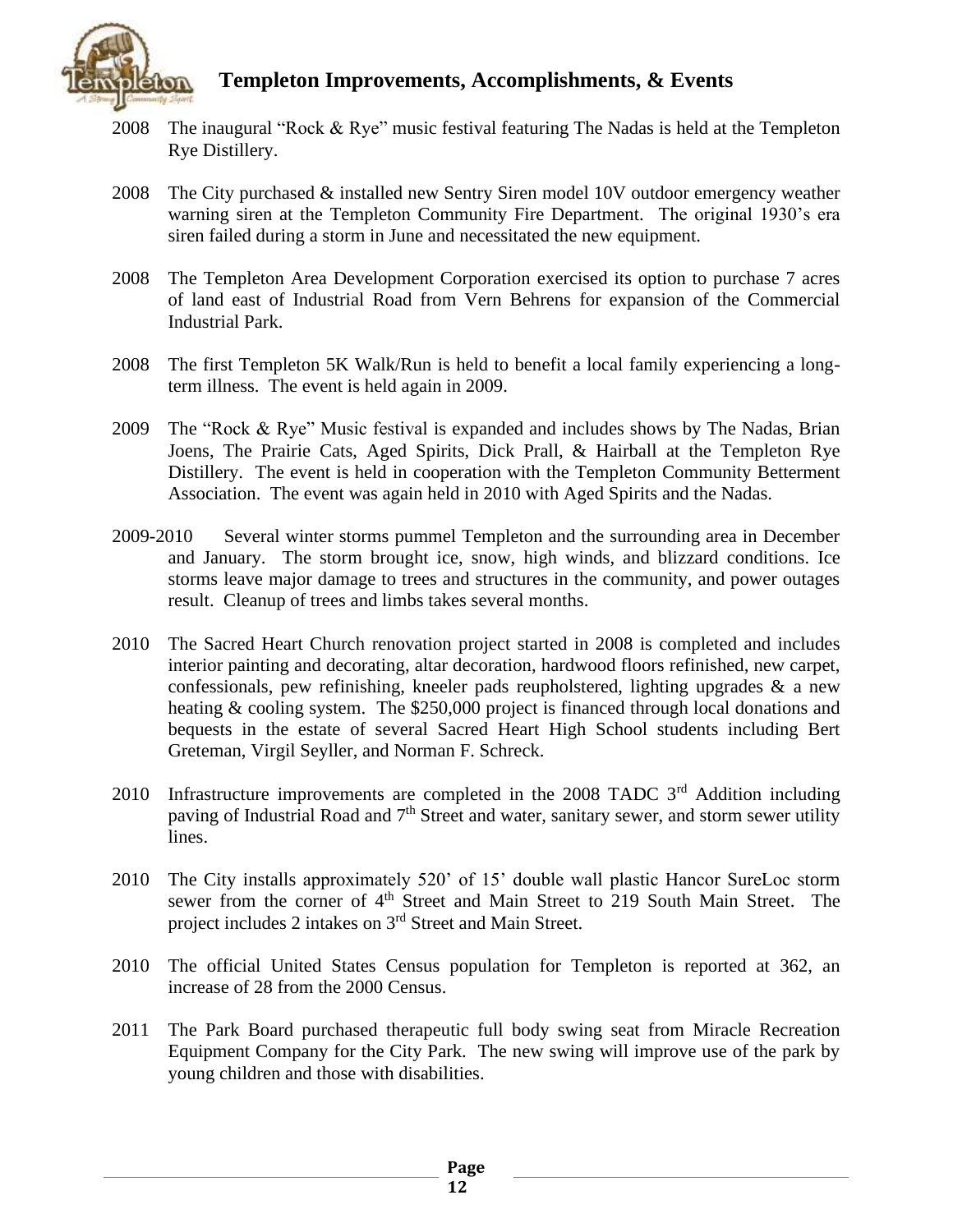

- 2011 A major street improvement project on  $3<sup>rd</sup>$  Avenue between  $1<sup>st</sup>$  Street and  $2<sup>nd</sup>$  Street involved removing existing asphalt material and replacing with concrete paving to handle heavier truck traffic from West Central Cooperative.
- 2011 Film director Kristian Day premiers his 30-minute documentary, "Templeton Rye: Iowa's Good Stuff" on Iowa Public Television. The short version leads to the longer 90 minute documentary, "Capone's Whiskey: The Story of Templeton Rye".
- 2011 The City, TADC, and TCBA hire BlueSpace Creative, Denison, Iowa to update city's website and logo with tagline "A Strong Community Spirit". A new sign featuring the newly designed logo is built and fastened to existing concrete monument sign at east entrance to town. New signs were also erected along Railway Street on the west entrance and at the Hwy 71/141 Junction one mile south of town. Eight new banners were also purchased for Main Street that reflects the new logo design.
- 2011 Templeton hosts bicycle riders on Monday, July 25, 2011 as they pass through town for RAGBRAI, the Des Moines Register's Annual Great Bike Ride Across Iowa, on their way to Carroll for the overnight stop. An estimated 20,000+ riders, spectators, and support staff stop in Templeton to enjoy various attractions, live music, food, beer, and Templeton Rye.
- 2011 The Templeton Fire Station gets a facelift with a new roof and updated façade. Including a new window, new steel siding, a new parapet wall, and a new sign.
- 2011 The 50+ year old evergreens around the Sacred Heart Cemetery are replaced with 48 Blue Spruce and Black Hill Spruce. The old trees had experienced weather damage over the years, including a small tornado that went through several years earlier, and were at the end of their lifespan. The Sacred Heart Cemetery Chapel was also reshingled, new front door was installed, the interior ceiling painted, new counter/drawers were built, the cemetery lot maps were updated for display purposes and landscaping & white fence were installed. The Sacred Heart Cemetery Chapel is open to the public to view cemetery burial records & maps. In 2012 a new Sacred Heart Cemetery sign was installed on the north end of the Cemetery Road with a donation from the family of Earl & Betty Kerkhoff.
- 2012 The City installed approximately 1,000' 15", 18" and 24" of storm sewer pipe and seven storm sewer intakes along  $4<sup>th</sup>$  Avenue from  $2<sup>nd</sup>$  Street to  $5<sup>th</sup>$  Street.
- 2012 The City of Templeton purchased the former Sacred Heart School and surrounding property, which includes the Templeton Ball Park from the Sacred Heart Church for \$1.00. Plans are to turn the former school into a community center. Templeton Community Center capital campaign begins with plans to raise \$1.4 million for the projected cost of remodeling the former Sacred Heart School.
- 2012 Templeton Community Fire Department updated its heating and cooling system. The project included addition of a second furnace and air conditioner unit to better manage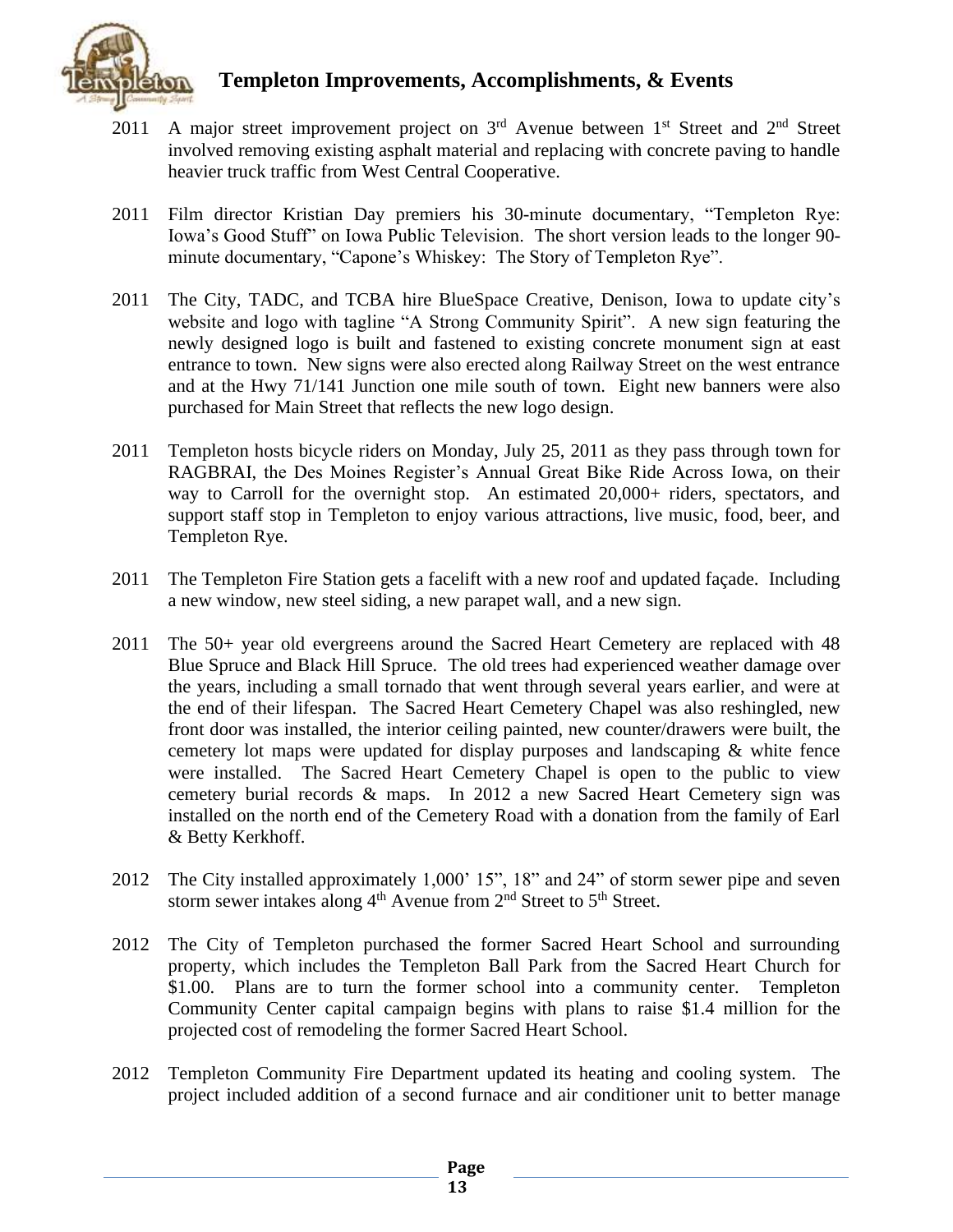

the temperature and humidity in the station. This unit was removed from a house located at 116 S. 3rd Avenue before it was demolished.

- 2012 Volunteers straightened and raised headstones at the Sacred Heart Cemetery.
- 2012 A community Wide Garage Sale is held on August  $3<sup>rd</sup>$  & 4<sup>th</sup> at the Templeton Community Center, with proceeds benefitting the Templeton Community Center Capital Campaign.
- 2012 Templeton receives a visit from Deirdre Capone, grand-niece of Chicago gangster Al Capone, who had ties to Templeton and Templeton Rye during Prohibition.
- 2012 31 Pine and Cedar trees were removed from the west side of the Templeton Community Center (formerly Sacred Heart School) and Ball Park Property. The area was landscaped, and the old trees were replaced with a variety of 15 Maple trees.
- 2013 January 2013 volunteers began demolition work, including removing interior cement block walls and ceilings in the Templeton Community Center (formerly Sacred Heart School).
- 2013 The United States Postal Service on March 23, 2013 implemented their POST Plan realignment of weekday window service hours in Templeton to 6 hours. The Templeton Post Office's retail hours will be 7:30 a.m. to 3:30 p.m. with lunch from 11:30 a.m. to 1:30 p.m. Monday through Friday, and from 7:00 a.m. to 9:00 a.m. on Saturdays. Collection time for inside mail will be 3:15 p.m. Monday through Friday.
- 2013 April 2013 Badding Construction of Carroll started structural modifications and rerouting of roof drains at the Templeton Community Center.
- 2013 April 2013 Central Iowa Televising, McCallsburg, Iowa jetted & televised the original 6" to 10" sanitary sewer lines throughout the community.
- 2013 May 2013 Andrews Roofing & Sheet Metal of Carroll started work on the Templeton Community Center consisting of removal of existing EPDM roof membrane, flashings, and metal trim, and installation of complete EPDM roof system, flashings and finish trim with a manufacturer's warranty of  $(20)$  years.
- 2013 Alex Schoeppner DBA Schoeppner Designs, LLC purchased the "White Elephant" building located at 123 S. Main Street or Block 6, Lots 9, 10, 11, & 12 from Don Wieland.
- 2013 Enhancements & improvements to the Templeton Ball Field complex made by the Templeton Little League along with the Templeton Community Betterment Association. Updates included:
	- Renovated the interior of the concession stand (new cabinets, countertop  $\&$  sink).
	- Installed white steel siding, trim, commercial door locks, and roll-up door on the concession stand. Painted concession stand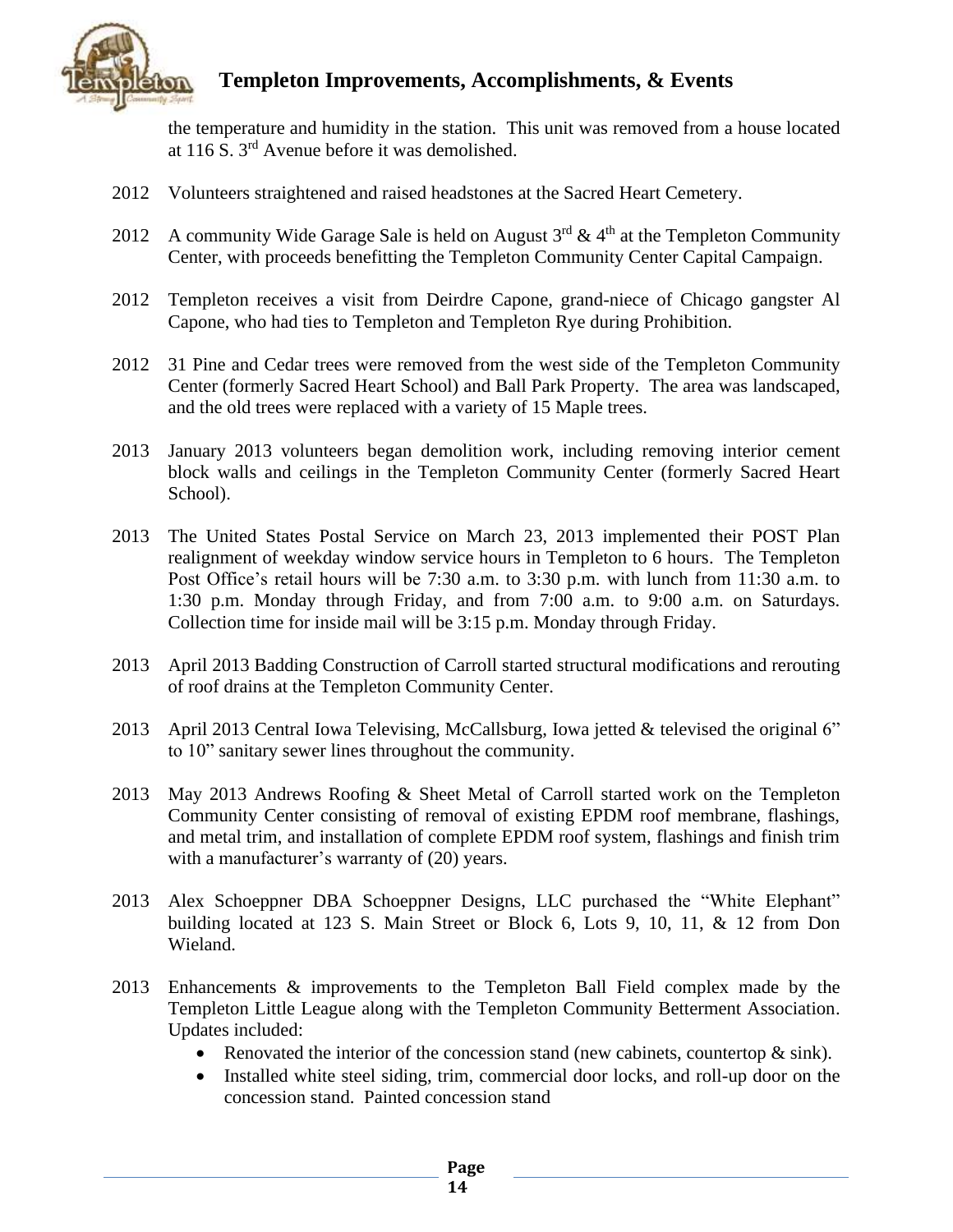

- Installed white steel siding on the west side of the open shelter house, gable sides & trim. Painted interior of open shelter house.
- Repaired chain link fence.
- Concrete pad poured between concession stand and west dugout.
- Replaced announcer's table, replaced warped bleacher boards, applied sealer & painted iron railings, replaced bases & outfield footage markers.
- 2013 Templeton Community Betterment's music festival held at the Templeton Ball Field complex featuring:
	- Aged Spirits, Templeton, Iowa
	- Brad Morgan, Manning, Iowa
	- Crawford County Music, Des Moines, Iowa
- 2013 Awarded contract to Badding Construction Company, Carroll, Iowa in the amount of \$1,041,100.00 for the Templeton Community Center's Phase 1 & 2 Remodeling project.
- 2014 Templeton Center's grand opening event held in appreciation of the generous project supporters, contractors, volunteers, & other partners.
- 2014 Premier showing of the Templeton documentary "Western Iowa Whiskey Cookers" at the Templeton Center and "Gentlemen Bootleggers" book signing by Bryce Bauer.
- 2014 Nine Simmons 2.3-megawatt wind turbines installed two miles northeast of Templeton. The wind farm will provide 20 megawatts of clean energy.
- 2014 After serving the community for over 132 years as a hotel, living quarters, saloon, clothing and shoe store, barber shop, bowling alley, and a bar the building located on Block 2, Lot 4 was torn down. The Templeton Still bar owners, Gary & Shell Irlbeck built a new building at the same location.
- 2014 After 24 years of dedicated and loyal service as Templeton Community Fire Department's Fire Chief Dale Prebeck and Assistant Fire Chief Dave Schwaller have turned over their leadership roles to Jim Bruggeman and Mark Bauer effective January 1, 2015. Dale Prebeck and Dave Schwaller will continue to serve as active fire fighters on the Templeton Community Fire Department.
- 2015 Templeton Community Fire Department purchased a 2016 Dodge Ram Quick Attack vehicle.
- 2015 Final plat for three new residential lots in North Ridge Addition Lots A, B, & C. Lots are located north of  $6<sup>th</sup>$  Avenue along  $2<sup>nd</sup>$  Street. The cost per lot is \$15,000 and the lot dimensions are approximately 142' deep x 115' wide with all utilities in place.
- 2015 Templeton documentary "Whiskey Cookers: The Amazing True Story of Templeton, Iowa Bootleggers" DVD for sale. Produced & written by Dan Manatt & Bryce T. Bauer.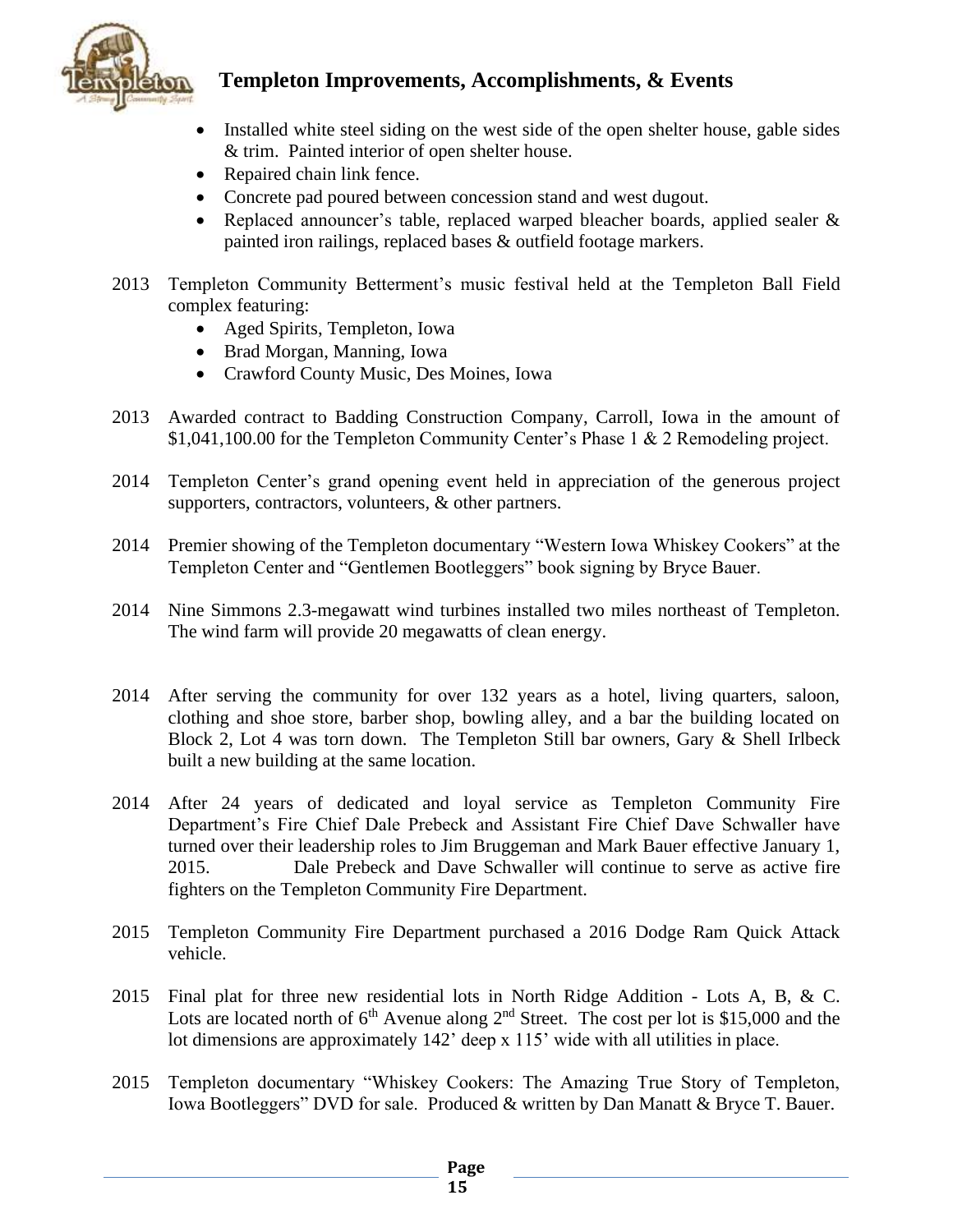

- 2016 All residential and commercial water meters replaced.
- 2016 Waspy's Truck Stop/Convenience Store groundbreaking ceremony.
- 2016-2017 New fiber-optic telecommunications system (fiber to the home) installed in Templeton by Templeton Telephone Company replacing early 1970's copper distribution plant.
- 2017 Templeton Rye Spirits groundbreaking ceremony for a 64,000 sq. ft. barrel-aging facility, museum, and a 34,500 sq. ft. production facility. New facility will be able to produce 500,000 gallons of rye whiskey annually. Projected cost \$26,000 million.
- 2017 Waspy's Truck Stop/Convenience Store's opening day Wednesday, May 24<sup>th</sup> 5:00 a.m. Ribbon cutting Wednesday, May  $31<sup>st</sup>$  at 5:30 p.m.
- 2017 Templeton City Hall at 108 S. Main Street interior remodeled and exterior tuckpointed.
- 2018 Installation of two Outdoor Weather Warning Sirens at the Templeton Ball Field Complex and TADC 1<sup>st</sup> Addition.
- 2018 Hailstorm on May 1, 2018 leads to numerous roofs replaced throughout town.
- 2018 150' of storm sewer installed with handicap accessibility at the corner of  $2<sup>nd</sup>$  Street and Main Street going South.
- 2018 Templeton hosts bicycle riders on Monday, July 23, 2018 as they pass through town for RAGBRAI, the Des Moines Register's Annual Great Bike Ride Across Iowa, on their way to Jefferson for the overnight stop. An estimated 20,000+ riders, spectators, and support staff stop in Templeton to enjoy various attractions, Aged Spirits live music, food, beer, and Templeton Rye.
- 2018 Templeton Rye distillery and visitor center's grand opening Tuesday, August 7, 2018.
- 2018 Replaced original 1950's steel and wooded bleachers with a new 8 row x 27' aluminum bleachers at Ball Park.
- 2018 Former Trophies Plus building located at 315 W. 1<sup>st</sup> Street purchased and remodeled by Ryan & Heidi Klocke for a new business called NexGen Ag Supply. Ribbon cutting Friday, September 28, 2018.
- 2018 Dave Schoeppner receives Iowa's 16" Softball Association's Hall of Fame's 16" Super Sponsor Award.
- 2018 Removed tennis & basketball courts at City Park & replaced with a new basketball court in 2019.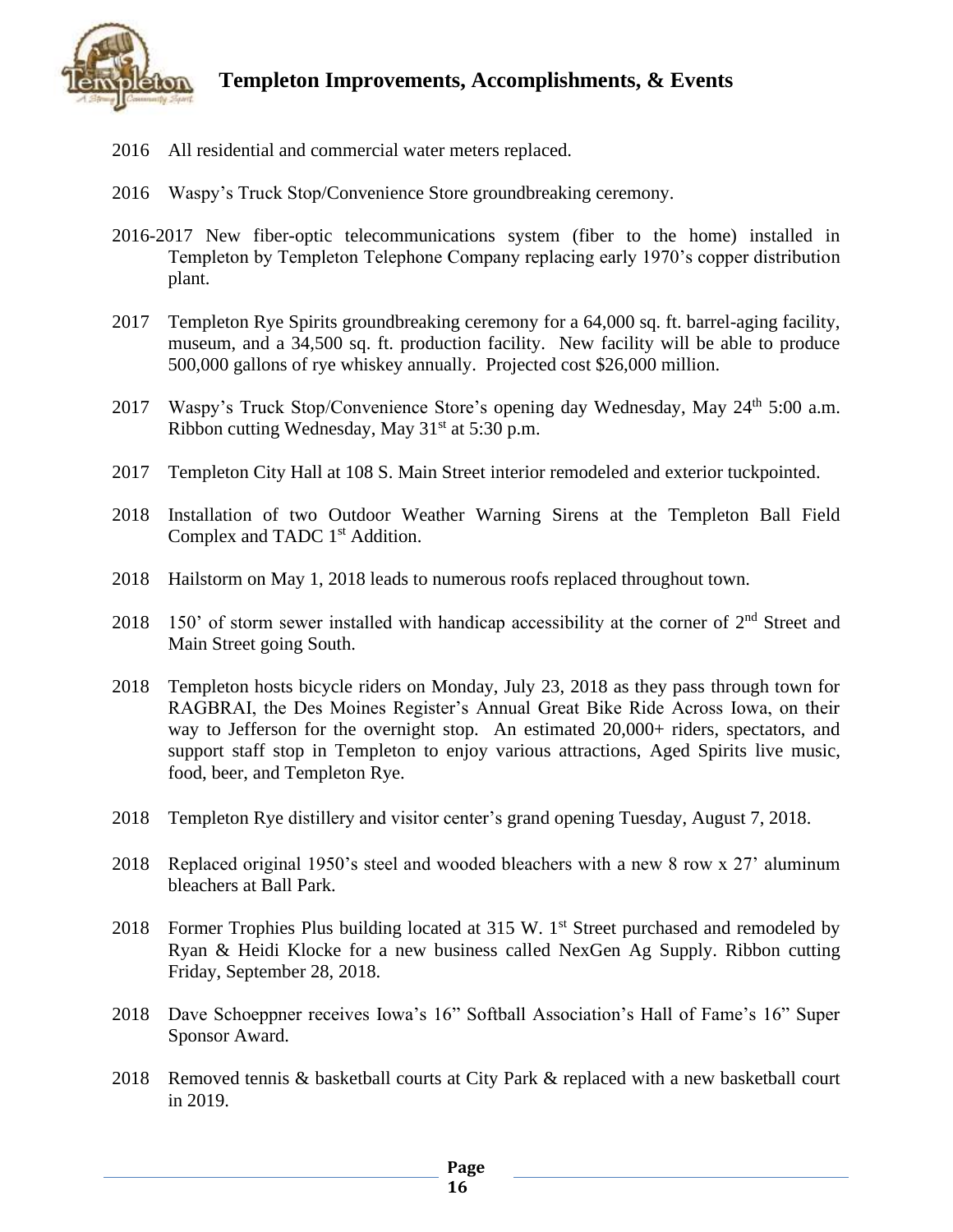

- 2018-2019 Approximately 70 miles of fiber-optic telecommunications system (fiber to the home) installed in rural Templeton by Templeton Telephone Company replacing early 1970's copper distribution plant.
- 2019 District I Men's 16" Sub-State 51<sup>st</sup> Tournament held in Templeton from July 8-21, 2019. The last time District I 16" Slowpitch Sub-State was held in Templeton was 1976. Host team: Templeton Rye.

The following were inducted into the Carroll County 16" Hall of Fame:

- Player Doyle Engelen
- Promoter Father Merlin Schrad
- Super Fan Geneva Brincks, Sandi Brincks, Suzie Brincks, & Marty Sporrer
- 16" Super Sponsor Dave Schoeppner
- Annual 16" Softball Appreciation Plaque Bill Prebeck
- 2019 City of Templeton purchase a new 2019 Ford F-150 pickup from New Way Ford in the amount of \$24,925.00 for public works department.
- 2019 City of Templeton purchased Lot 7 in the TADC Second Addition in the amount of \$320,000 from Gary & Charlene Rupiper. The existing 60' x 84' building will be utilized by the city of Templeton's Public Works Department.
- 2019 City Council's salary increased from \$25.00 to \$50.00 per meeting but in no event shall any City Council member be paid more than \$1,000 in any one year.
- 2020 Presidential Declaration of a National Emergency concerning the Novel Coronavirus Disease (COVID-19). A worldwide pandemic developed in the form of COVID-19, a respiratory disease spreading from person to person. The federal government worked closely with state and local partners as well as public health departments to respond. In Iowa, state and local declaratory orders were issued to close businesses to "flatten the curve" of the spread of COVID-19 so that medical facilities were not overrun with patients. The public was asked to practice social distancing of at least 6 feet apart, wear masks and no more than 10 people at one time.
- 2020 Carroll County, Landus Cooperative & the city of Templeton pooled resources for improvements to Railway Street. Project involved milling out pavement surface and resurfaced with 1 ½" asphalt overlay, curb and gutter, and installation of storm sewer.
- 2020 Ballfield improvements: tilled, leveled & reseeded outfield. Flag pole donated in memory of Felix & Loraine Irlbeck family.
- 2020 New Prime Time modular playground system for ages 5-12 purchased for the City Park from Game Time, Charlotte, NC. Unit price plus freight \$80,665.88 less \$38,082.50 Game Time grant  $=$  \$42,583.38.